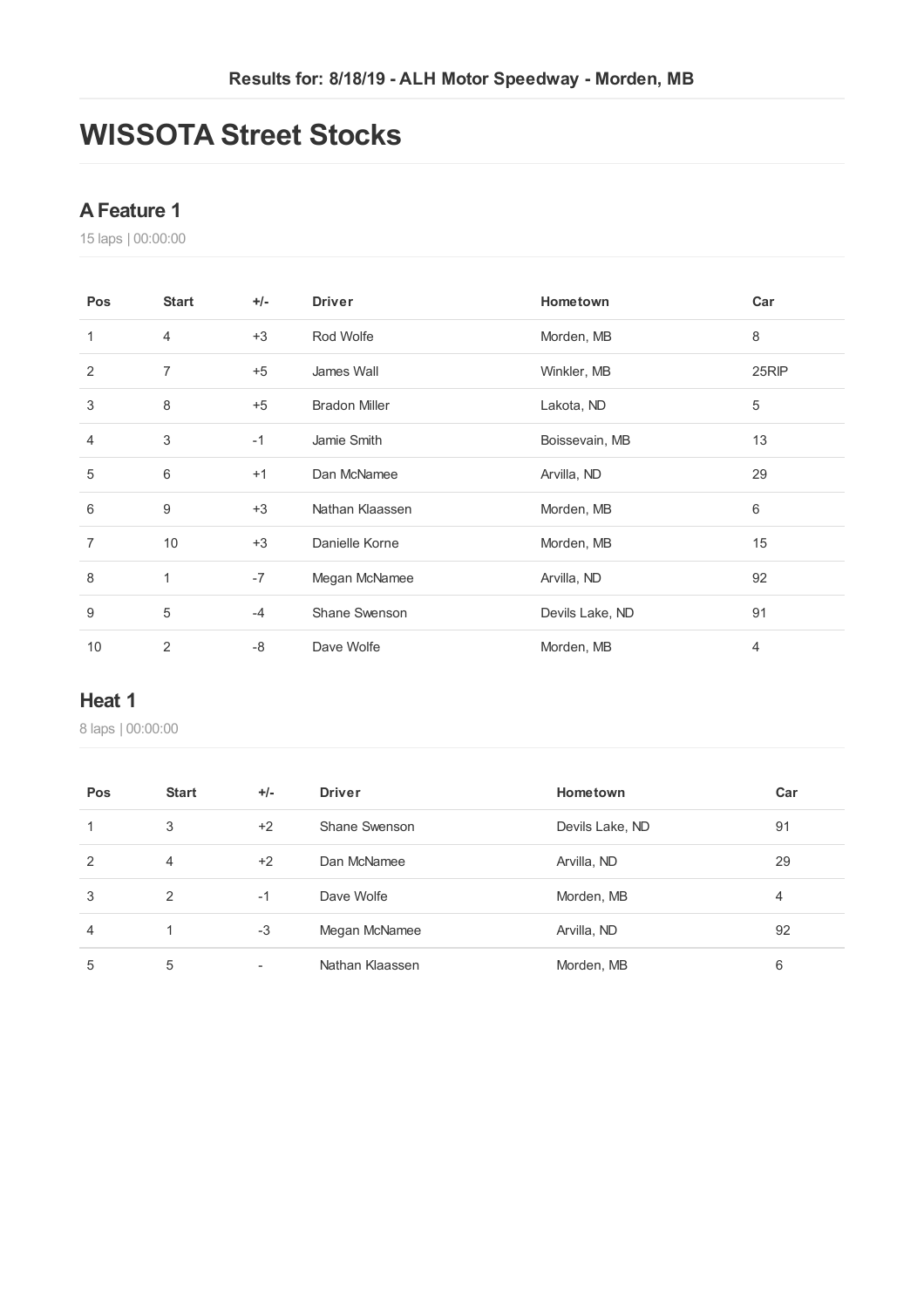laps | 00:00:00

| Pos            | <b>Start</b> | $+/-$ | <b>Driver</b>        | Hometown       | Car   |
|----------------|--------------|-------|----------------------|----------------|-------|
|                | 2            | $+1$  | <b>Bradon Miller</b> | Lakota, ND     | 5     |
| 2              | 3            | $+1$  | Rod Wolfe            | Morden, MB     | 8     |
| 3              | 5            | $+2$  | James Wall           | Winkler, MB    | 25RIP |
| $\overline{4}$ |              | $-3$  | Jamie Smith          | Boissevain, MB | 13    |
| 5              | 4            | $-1$  | Danielle Korne       | Morden, MB     | 15    |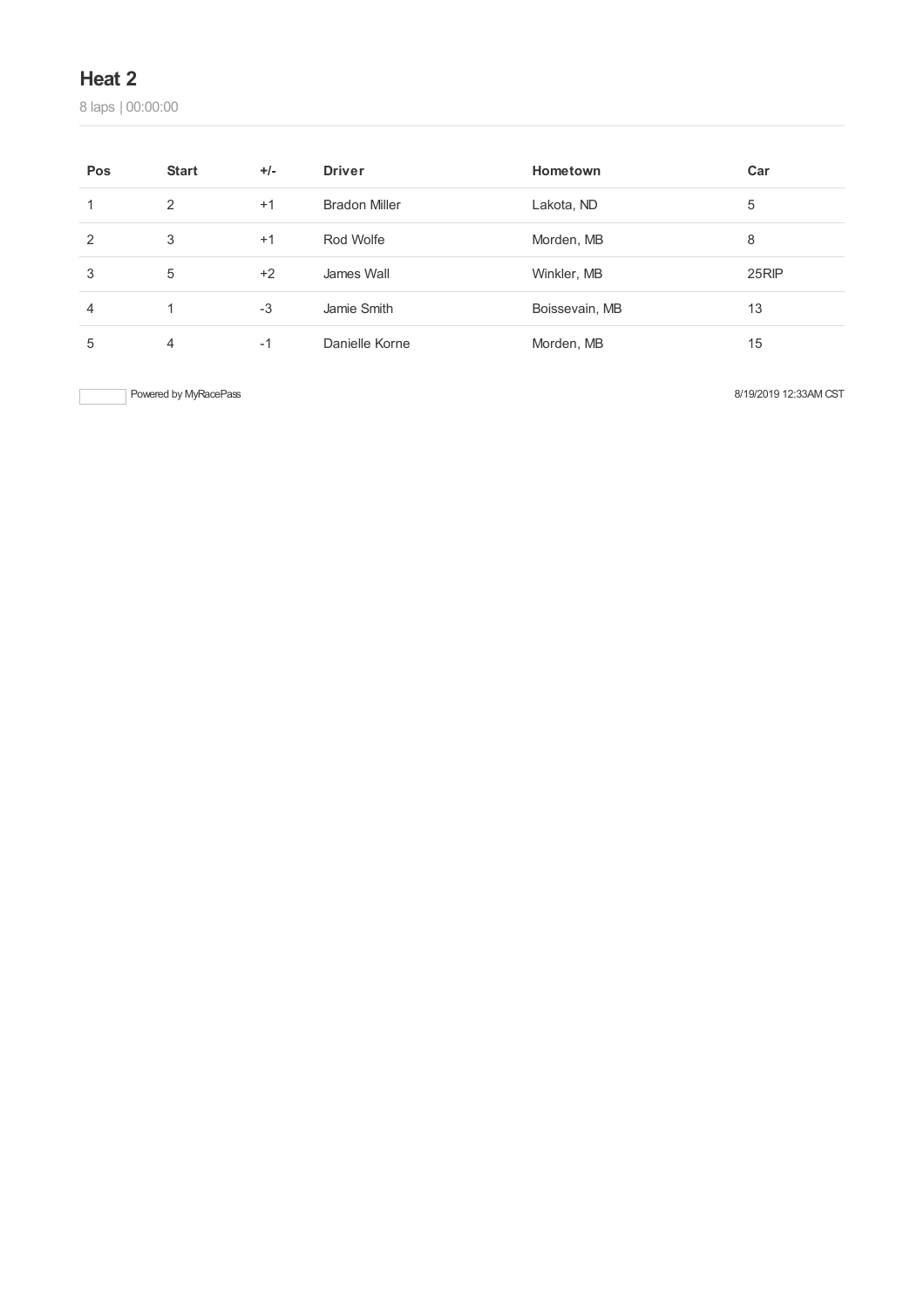# **WISSOTA Modifieds**

#### **AFeature 1**

laps | 00:00:00

| Pos            | <b>Start</b>   | $+/-$                    | <b>Driver</b>          | Hometown          | Car        |
|----------------|----------------|--------------------------|------------------------|-------------------|------------|
| $\mathbf{1}$   | 8              | $+7$                     | Ward Imrie             | Winnipeg, MB      | <b>10W</b> |
| 2              | $\overline{4}$ | $+2$                     | <b>Ryan Cousins</b>    | Morden, MB        | 36         |
| 3              | 6              | $+3$                     | Scott Greer            | Winnipeg, MB      | 5G         |
| $\overline{4}$ | $\overline{2}$ | $-2$                     | Eric Klassen           | Reihnfeld, MB     | 31         |
| 5              | 5              | $\overline{\phantom{a}}$ | <b>Shawn Teunis</b>    | West St. Paul, MB | 39         |
| 6              | 9              | $+3$                     | <b>Tony Caissie</b>    | Winnipeg, MB      | 12         |
| $\overline{7}$ | 3              | $-4$                     | Chad Allen             | Morden, MB        | 22         |
| 8              | 10             | $+2$                     | <b>Brittany Berard</b> | West St. Paul, MB | 33B        |
| 9              | 1              | $-8$                     | Murray Temple          | Hartney, MB       | 33         |
| 10 (DNF)       | 7              | $-3$                     | Lee McRae              | Marquette, MB     | 9          |

#### **Heat 1**

| Pos            | <b>Start</b> | $+/-$ | <b>Driver</b>       | Hometown          | Car |
|----------------|--------------|-------|---------------------|-------------------|-----|
| 1              | 3            | $+2$  | <b>Scott Greer</b>  | Winnipeg, MB      | 5G  |
| 2              | 5            | $+3$  | Ward Imrie          | Winnipeg, MB      | 10W |
| 3              | 4            | $+1$  | <b>Shawn Teunis</b> | West St. Paul, MB | 39  |
| $\overline{4}$ | 4            | $-3$  | Chad Allen          | Morden, MB        | 22  |
| 5              | 2            | -3    | <b>Tony Caissie</b> | Winnipeg, MB      | 12  |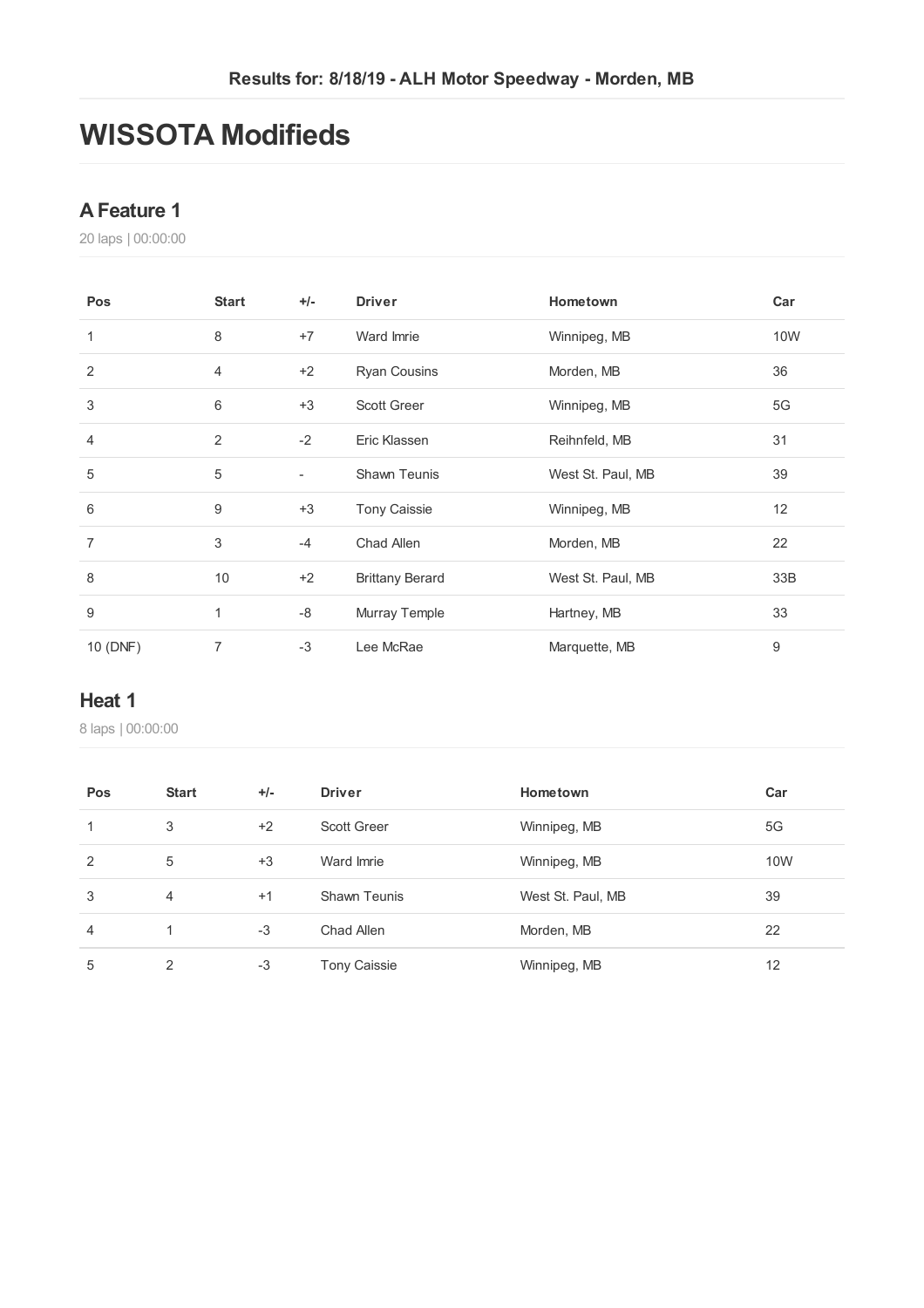laps | 00:00:00

| Pos | <b>Start</b> | $+/-$                    | <b>Driver</b>          | Hometown          | Car |
|-----|--------------|--------------------------|------------------------|-------------------|-----|
|     | 2            | $+1$                     | Lee McRae              | Marquette, MB     | 9   |
| 2   | 3            | $+1$                     | <b>Ryan Cousins</b>    | Morden, MB        | 36  |
| 3   | 4            | $+1$                     | Eric Klassen           | Reihnfeld, MB     | 31  |
| 4   | 1            | $-3$                     | Murray Temple          | Hartney, MB       | 33  |
| 5   | 5            | $\overline{\phantom{a}}$ | <b>Brittany Berard</b> | West St. Paul, MB | 33B |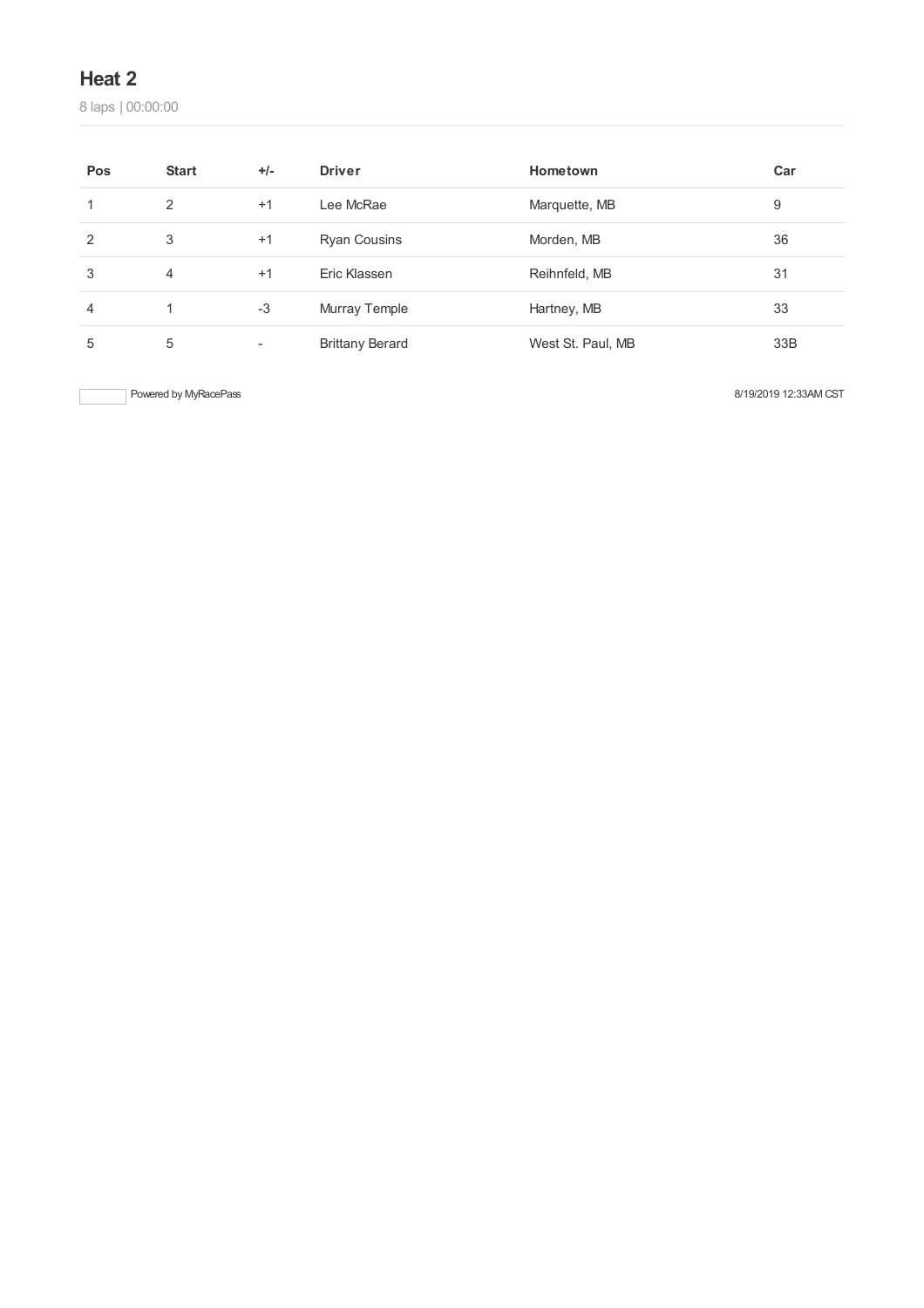# **Pure Stocks**

#### **AFeature 1**

laps | 00:00:00

| Pos            | <b>Start</b>   | $+/-$ | <b>Driver</b>          | Hometown          | Car            |
|----------------|----------------|-------|------------------------|-------------------|----------------|
| 1              | $\overline{7}$ | $+6$  | <b>Brian Bellew</b>    | Killarney, MB     | 30K            |
| 2              | 4              | $+2$  | Raymond Smith          | Boissevain, MB    | 08             |
| 3              | 8              | $+5$  | <b>Jeff Gillies</b>    | Killarney, MB     | 7G             |
| 4              | 1              | $-3$  | Mary Klaassen          | Morden, MB        | 445            |
| 5              | 3              | $-2$  | <b>Tyler Fehr</b>      | Winkler, MB       | 5F             |
| 6              | 12             | $+6$  | Jimmy Klassen          | Morden, MB        | $\overline{7}$ |
| $\overline{7}$ | 13             | $+6$  | Dean Miljure           | Winnipeg, Man, MB | 71             |
| 8              | 5              | $-3$  | Tommy Fehr             | Winkler, MB       | 21F            |
| 9              | 6              | $-3$  | Devon Gable            | Mylo, ND          | 66             |
| 10             | 11             | $+1$  | <b>Bryson Cuvelier</b> | Killarney, MB     | 66C            |
| 11             | 10             | $-1$  | Al Unger               | Morden, MB        | 95             |
| 12 (DNF)       | 9              | $-3$  | <b>Dennis Peters</b>   | Thornhill, MB     | 29             |
| 13 (DNF)       | 2              | $-11$ | Shayne Hildebrand      | Morden, MB        | 38             |

#### **Heat 1**

| Pos            | <b>Start</b>   | $+/-$                    | <b>Driver</b>          | Hometown       | Car |
|----------------|----------------|--------------------------|------------------------|----------------|-----|
| 1              | 2              | $+1$                     | Raymond Smith          | Boissevain, MB | 08  |
| 2              | 7              | $+5$                     | Jeff Gillies           | Killarney, MB  | 7G  |
| 3              | $\overline{4}$ | $+1$                     | Tommy Fehr             | Winkler, MB    | 21F |
| $\overline{4}$ | 3              | $-1$                     | Mary Klaassen          | Morden, MB     | 445 |
| 5              | 5              | $\overline{\phantom{a}}$ | Dennis Peters          | Thornhill, MB  | 29  |
| 6              | 1              | $-5$                     | <b>Bryson Cuvelier</b> | Killarney, MB  | 66C |
| 7              | 6              | -1                       | Jimmy Klassen          | Morden, MB     | 7   |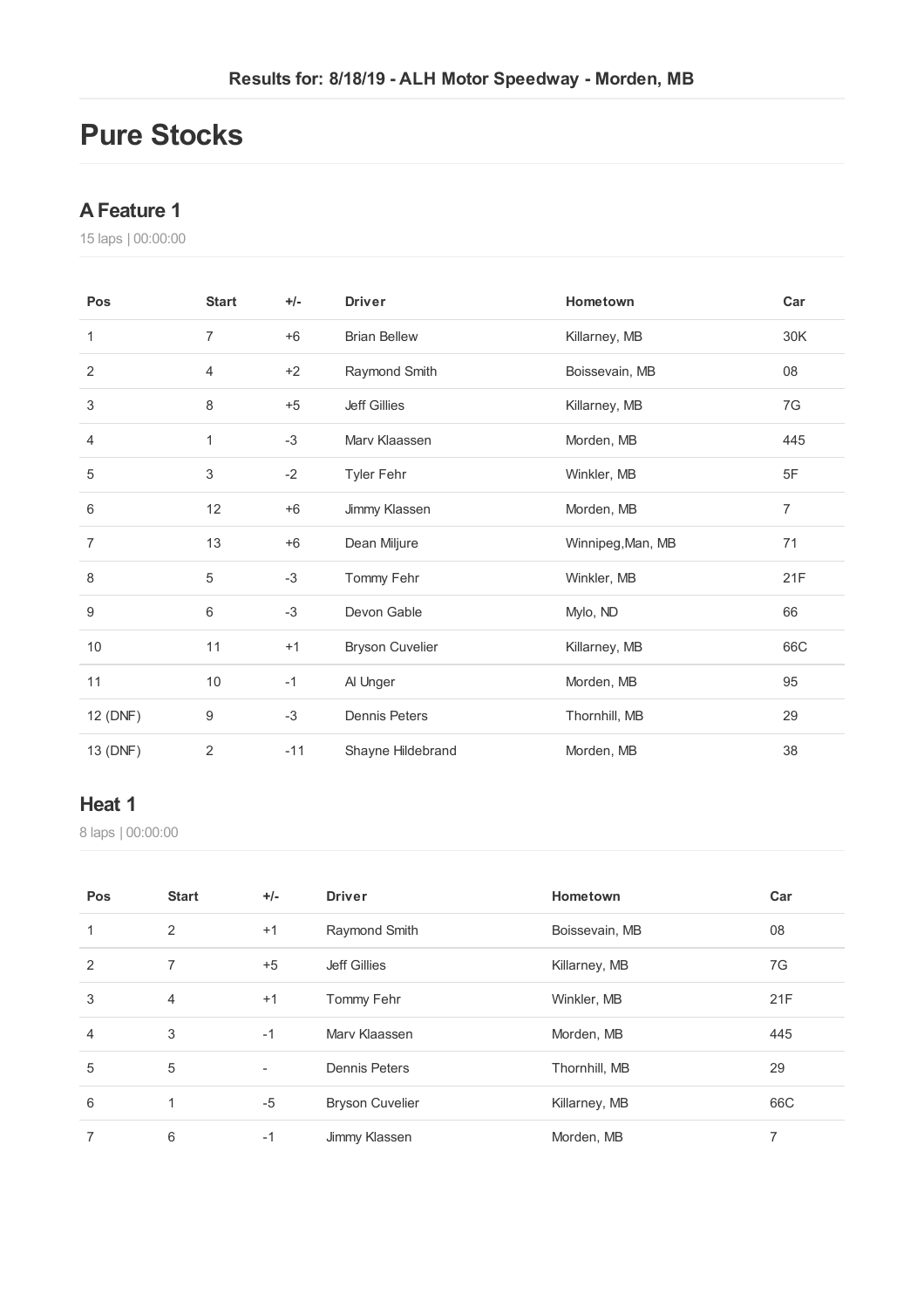laps | 00:00:00

| Pos    | <b>Start</b>   | $+/-$ | <b>Driver</b>       | Hometown          | Car |
|--------|----------------|-------|---------------------|-------------------|-----|
| 1      | 2              | $+1$  | Devon Gable         | Mylo, ND          | 66  |
| 2      | 6              | $+4$  | <b>Brian Bellew</b> | Killarney, MB     | 30K |
| 3      | 5              | $+2$  | <b>Tyler Fehr</b>   | Winkler, MB       | 5F  |
| 4      |                | $-3$  | Shayne Hildebrand   | Morden, MB        | 38  |
| 5      | 3              | $-2$  | Al Unger            | Morden, MB        | 95  |
| 6(DNF) | $\overline{4}$ | $-2$  | Dean Miljure        | Winnipeg, Man, MB | 71  |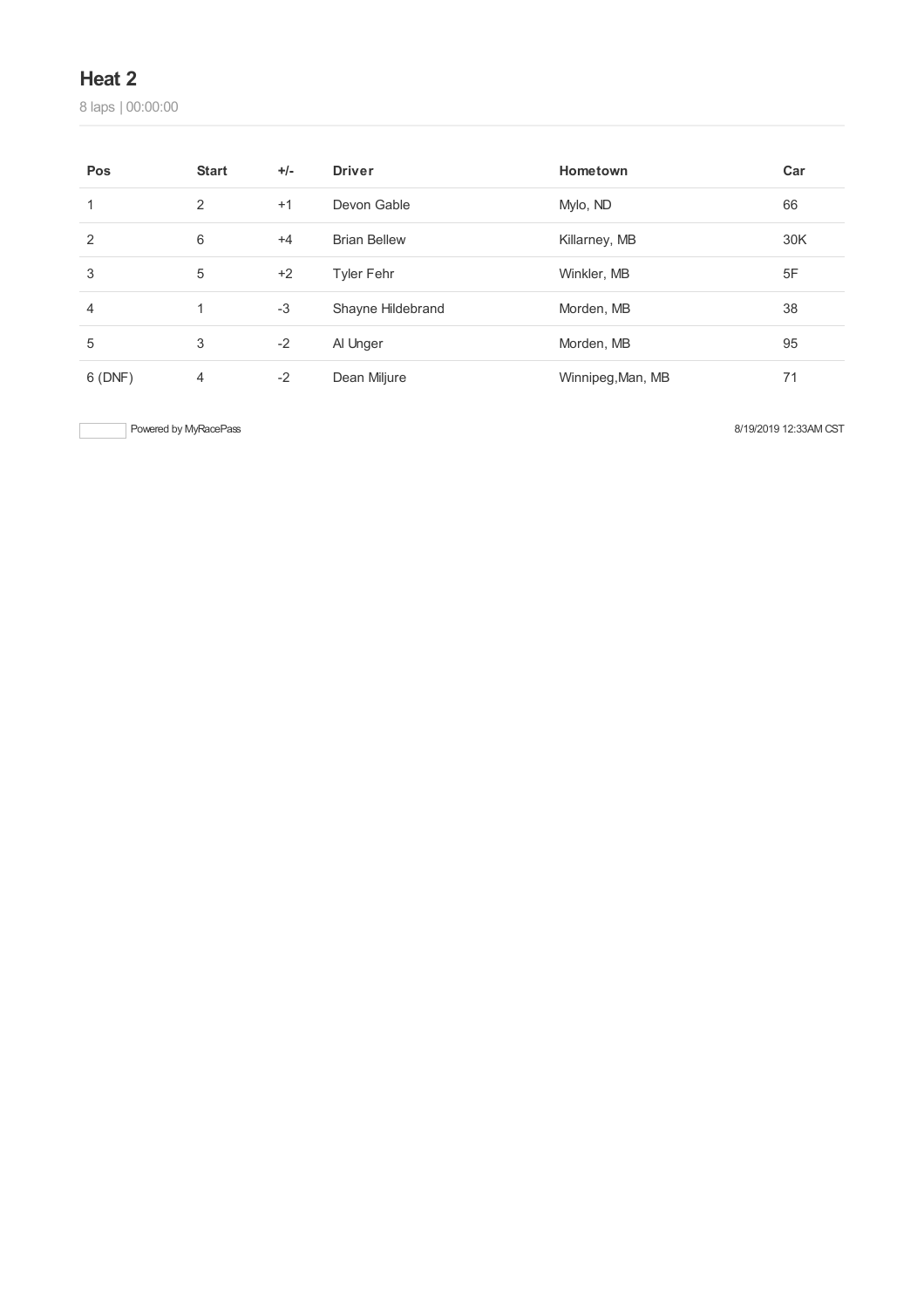# **WISSOTA Midwest Modifieds**

#### **AFeature 1**

laps | 00:00:00

| Pos            | <b>Start</b>   | $+/-$ | <b>Driver</b>           | Hometown        | Car            |
|----------------|----------------|-------|-------------------------|-----------------|----------------|
| 1              | 10             | $+9$  | <b>Austin Hunter</b>    | Winnipeg, MB    | 44             |
| $\overline{2}$ | 4              | $+2$  | <b>Bailey Cousins</b>   | Morden, MB      | 7B             |
| 3              | 6              | $+3$  | Cole Haugland           | Brocket, ND     | 10C            |
| 4              | $\overline{2}$ | $-2$  | <b>Tyler Doell</b>      | Carman, MB      | $\,8\,$        |
| 5              | 9              | $+4$  | <b>Nick Audette</b>     | St. Adolphe, MB | 20             |
| 6              | 11             | $+5$  | <b>Brandon Wieler</b>   | Winkler, MB     | 99W            |
| $\overline{7}$ | 3              | $-4$  | Murray Kozie            | Headingley, MB  | 55             |
| 8              | $\overline{7}$ | $-1$  | <b>Austin Overwater</b> | Winnipeg, MB    | 33A            |
| 9              | $\mathbf{1}$   | -8    | <b>Brody Pritchard</b>  | Carman, MB      | 17             |
| 10             | 15             | $+5$  | Dave Wilks              | Headingley, MB  | $\overline{2}$ |
| 11             | 14             | $+3$  | Blayne Klassen          | Morden, MB      | 60             |
| 12 (DNF)       | 13             | $+1$  | Brenden Luschinski      | Headingley, MB  | 16             |
| 13 (DNF)       | 8              | $-5$  | Cody Wall               | Coulee, MB      | 25             |
| 14 (DNF)       | 12             | $-2$  | Abraham Sawatzky        | Winkler, MB     | 21             |
| 15 (DNF)       | 5              | $-10$ | <b>Ted Doell</b>        | Carman, MB      | 95             |

#### **Heat 1**

| Pos | <b>Start</b> | $+/-$ | <b>Driver</b>      | Hometown       | Car             |
|-----|--------------|-------|--------------------|----------------|-----------------|
| 1   | 3            | $+2$  | Cole Haugland      | Brocket, ND    | 10 <sup>C</sup> |
| 2   |              | $-1$  | Cody Wall          | Coulee, MB     | 25              |
| 3   | 5            | $+2$  | <b>Ted Doell</b>   | Carman, MB     | 95              |
| 4   | 2            | $-2$  | Austin Hunter      | Winnipeg, MB   | 44              |
| 5   | 4            | $-1$  | Brenden Luschinski | Headingley, MB | 16              |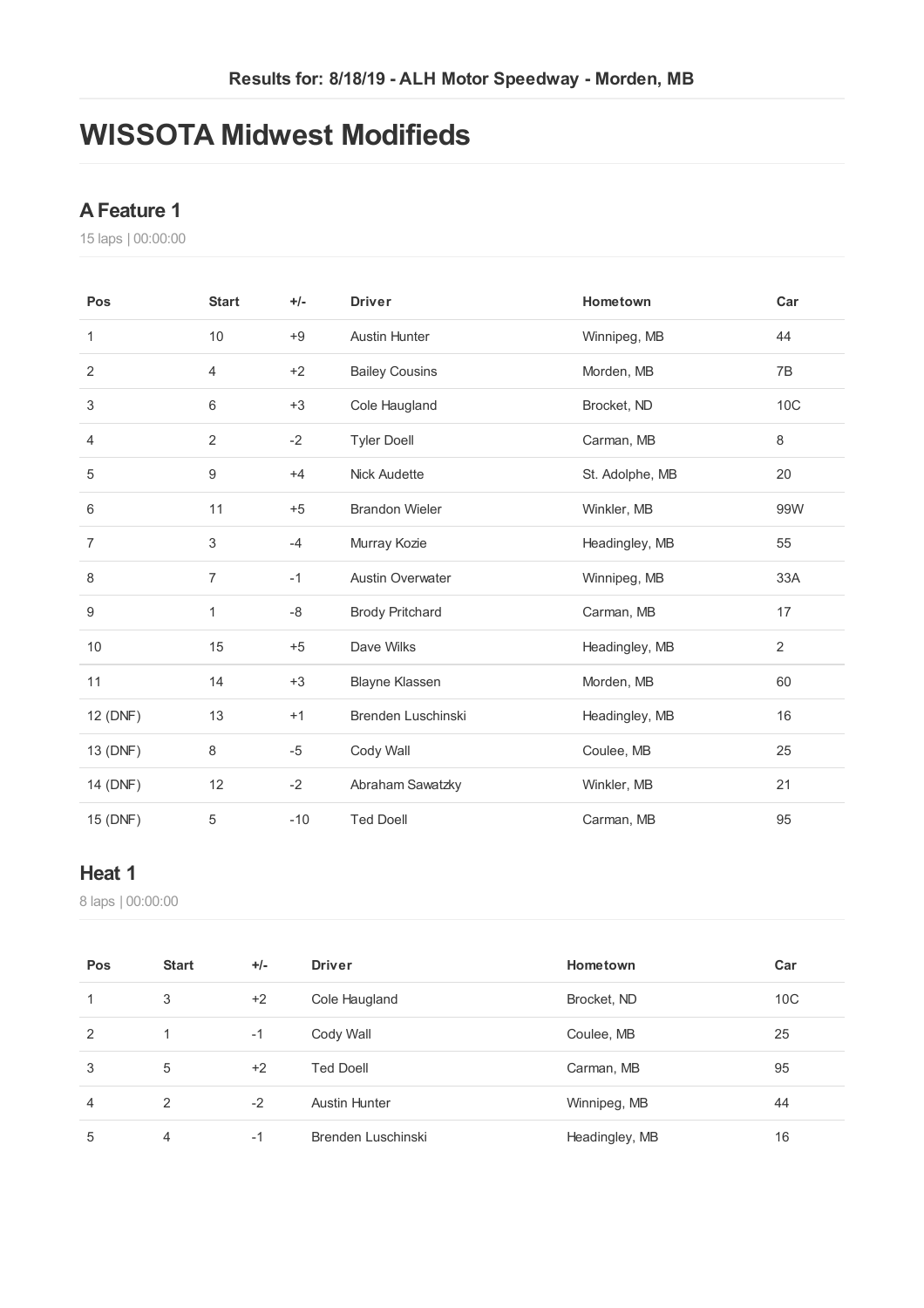laps | 00:00:00

| Pos           | <b>Start</b> | $+/-$                    | <b>Driver</b>         | Hometown       | Car |
|---------------|--------------|--------------------------|-----------------------|----------------|-----|
|               | 2            | $+1$                     | <b>Bailey Cousins</b> | Morden, MB     | 7B  |
| $\mathcal{P}$ | 1.           | $-1$                     | <b>Tyler Doell</b>    | Carman, MB     | 8   |
| 3             | 3            | ۰                        | Murray Kozie          | Headingley, MB | 55  |
| 4             | 4            | $\overline{\phantom{a}}$ | <b>Brandon Wieler</b> | Winkler, MB    | 99W |
| 5             | 5            |                          | <b>Blayne Klassen</b> | Morden, MB     | 60  |

### **Heat 3**

laps | 00:00:00

| Pos    | <b>Start</b> | $+/-$                    | <b>Driver</b>           | Hometown        | Car |
|--------|--------------|--------------------------|-------------------------|-----------------|-----|
|        | 4            | $+3$                     | <b>Austin Overwater</b> | Winnipeg, MB    | 33A |
| 2      |              | $-1$                     | <b>Brody Pritchard</b>  | Carman, MB      | 17  |
| 3      | 3            | $\overline{\phantom{a}}$ | Nick Audette            | St. Adolphe, MB | 20  |
| 4      | 5            | $+1$                     | Abraham Sawatzky        | Winkler, MB     | 21  |
| 5(DNF) | 2            | $-3$                     | Dave Wilks              | Headingley, MB  | 2   |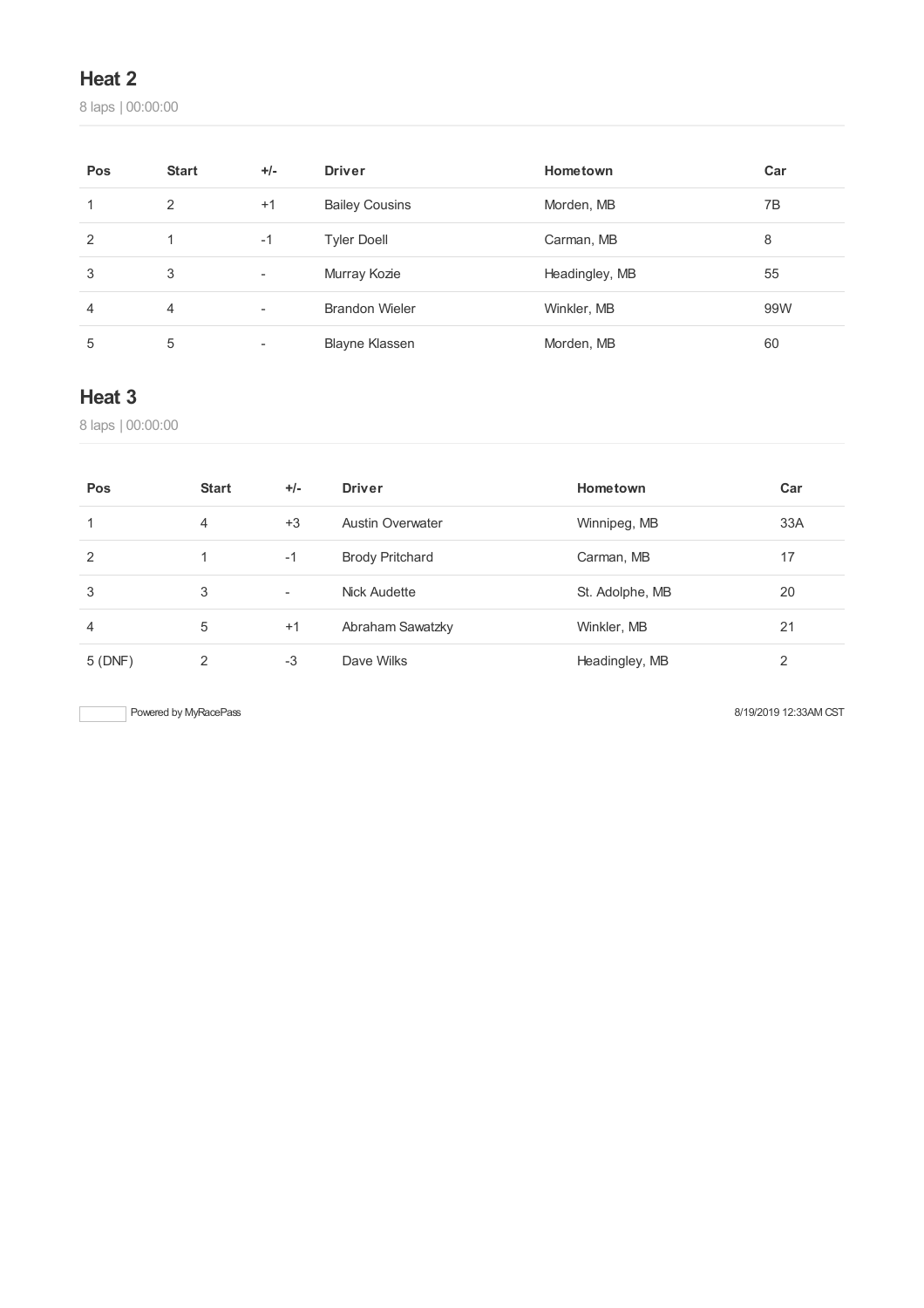# **Cylinder**

#### **AFeature 1**

laps | 00:00:00

| Pos            | <b>Start</b>   | $+/-$                    | <b>Driver</b>       | Hometown         | Car |
|----------------|----------------|--------------------------|---------------------|------------------|-----|
| $\mathbf{1}$   | $\sqrt{5}$     | $+4$                     | Jeremy Wall         | Crystal City, MB | 55  |
| 2              | $\overline{4}$ | $+2$                     | Nolan Hamm          | Winkler, MB      | 16  |
| 3              | 8              | $+5$                     | Lee Moir            | Crystal City, MB | 337 |
| $\overline{4}$ | $\overline{7}$ | $+3$                     | Denis Seguin        | Winnipeg, MB     | 23  |
| 5              | $6\,$          | $+1$                     | Zach Demers         | Winnipeg, MB     | 12  |
| 6              | 3              | $-3$                     | <b>Anita Bellew</b> | Killarney, MB    | 30A |
| $\overline{7}$ | 9              | $+2$                     | Jamie Tates         | Winnipeg, MB     | 27T |
| 8              | 2              | $-6$                     | Cassandra Worms     | Morden, MB       | 29X |
| 9              | 1              | -8                       | Morghann Gable      | Mylo, ND         | 26  |
| 10             | 10             | $\overline{\phantom{a}}$ | Joanne Scott        | Winnipeg, MB     | 71  |

#### **Heat 1**

| Pos            | <b>Start</b>   | $+/-$                    | <b>Driver</b>      | Hometown         | Car |
|----------------|----------------|--------------------------|--------------------|------------------|-----|
| 1              |                | $\overline{\phantom{a}}$ | Lee Moir           | Crystal City, MB | 337 |
| 2              | 3              | $+1$                     | Denis Seguin       | Winnipeg, MB     | 23  |
| 3              | $\overline{4}$ | $+1$                     | <b>Zach Demers</b> | Winnipeg, MB     | 12  |
| $\overline{4}$ | 2              | $-2$                     | Cassandra Worms    | Morden, MB       | 29X |
| 5              | 5              |                          | <b>Jamie Tates</b> | Winnipeg, MB     | 271 |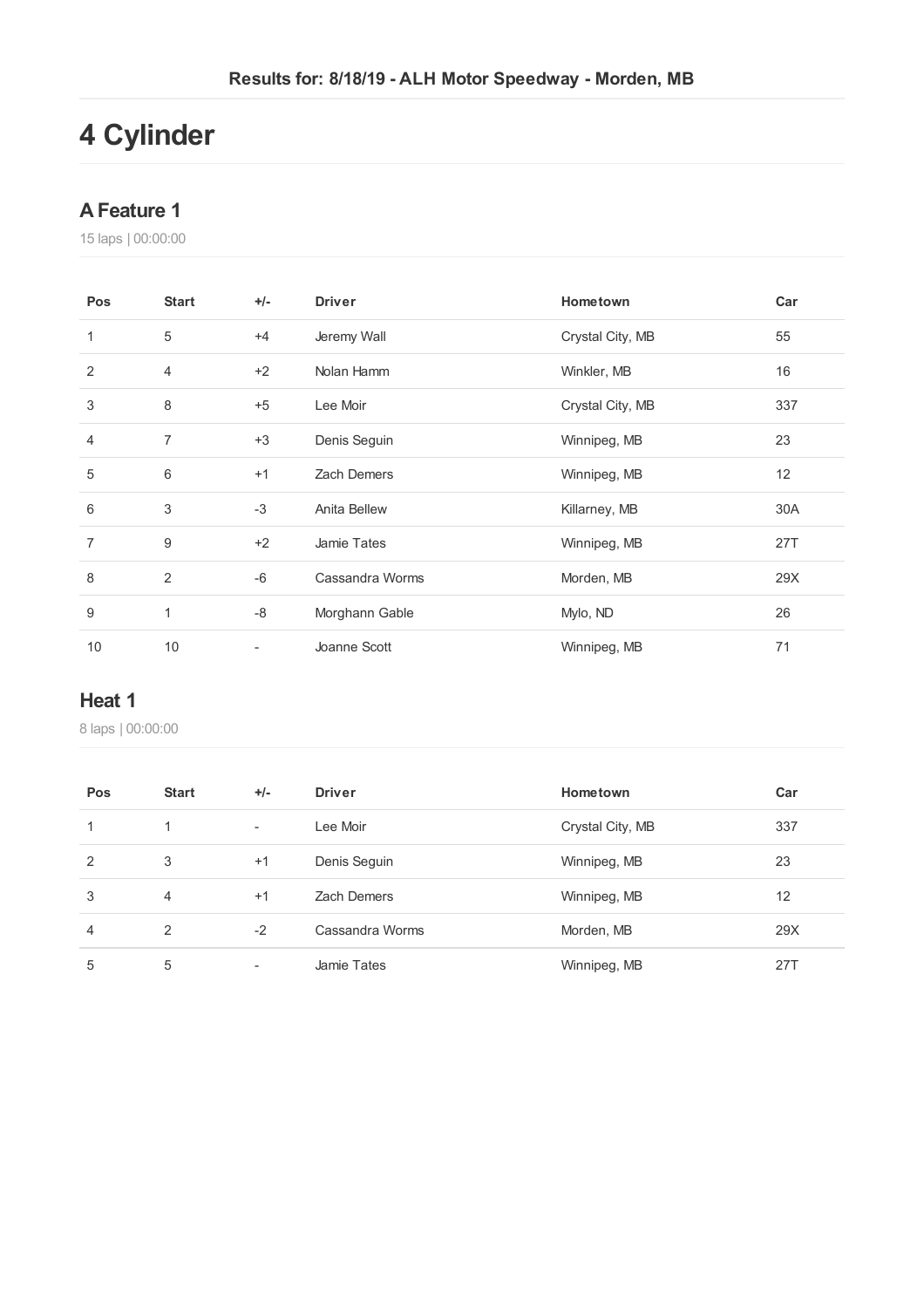laps | 00:00:00

| Pos | <b>Start</b>   | $+/-$                    | <b>Driver</b>  | Hometown         | Car |
|-----|----------------|--------------------------|----------------|------------------|-----|
|     | 2              | $+1$                     | Jeremy Wall    | Crystal City, MB | 55  |
| 2   | 1              | $-1$                     | Nolan Hamm     | Winkler, MB      | 16  |
| 3   | 3              | $\overline{\phantom{a}}$ | Anita Bellew   | Killarney, MB    | 30A |
| 4   | $\overline{4}$ | ٠                        | Morghann Gable | Mylo, ND         | 26  |
| 5   | 5              | ٠                        | Joanne Scott   | Winnipeg, MB     | 71  |